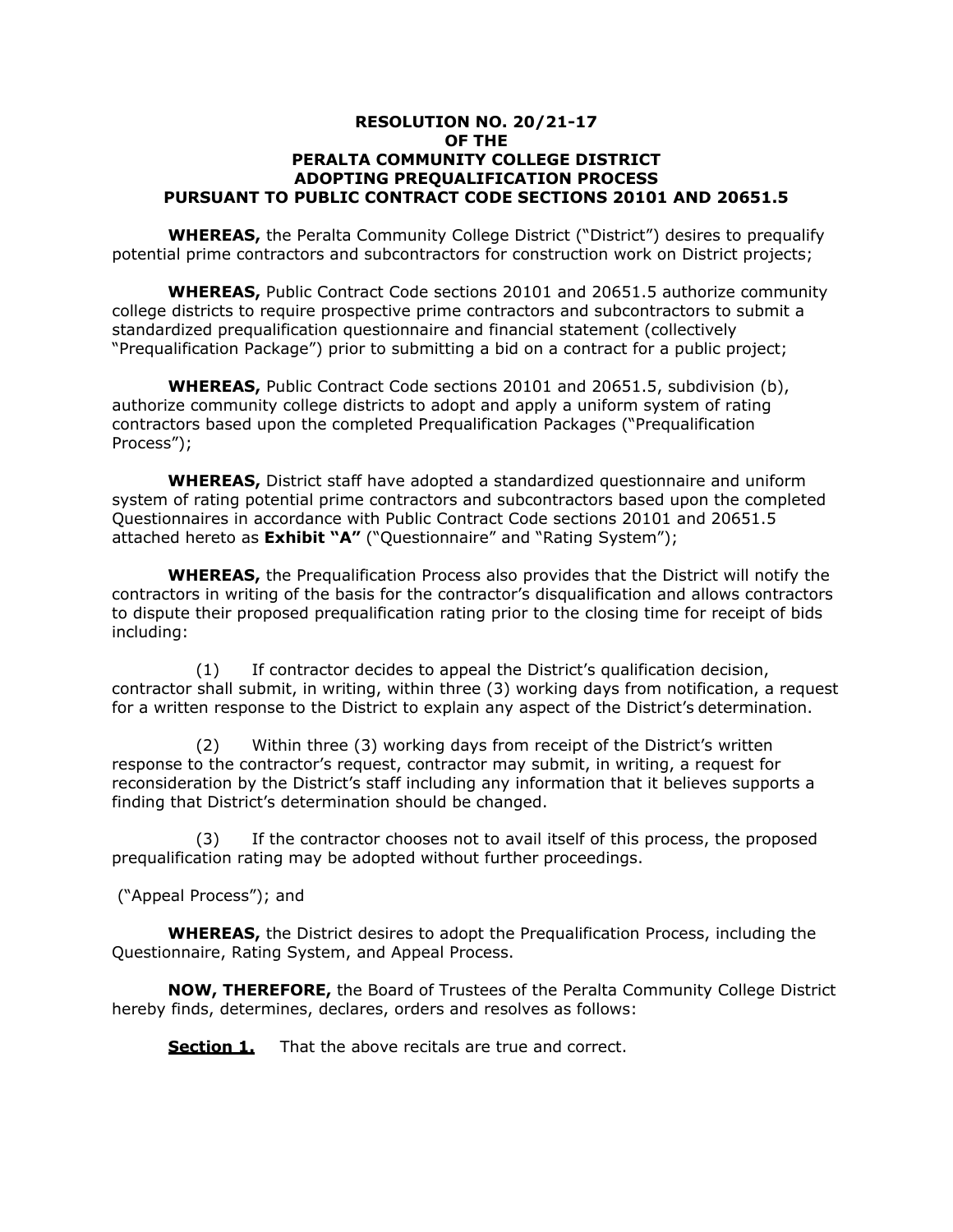**Section 2.** That the Questionnaire, the Rating System, and the Appeal Process are authorized pursuant to Public Contract Code sections 20101 and 20651.5.

**Section 3.** That the District's Chancellor, or the Chancellor's designee, is authorized to implement the Prequalification Process, including accepting the final list of prequalified prime contractors and subcontractors, consistent with Public Contract Code sections 20101 and 20651.5.

**Section 4.** That pursuant to Public Contract Code section 20101, subdivision (c), "a prequalification pursuant to this process shall be valid for one calendar year following the date of initial prequalification."

**APPROVED, PASSED AND ADOPTED** by the Board of Trustees of the Peralta Community College District on this 13th day of April, 2021, by the following vote:

AYES: Nicky Gonzalez Yuen, Linda Handy, Cindi Napoli-Abella Reiss, Bill Withrow, Kevin Jenkins, Dyana Delfin-Polk, Yiru Ni (Student/Advisory Vote) NOES:

ABSTENTIONS:

[Cynthia Napoli-Abella Reiss \(Jul 24, 2021 09:13 PDT\)](https://peralta.na2.echosign.com/verifier?tx=CBJCHBCAABAAI-NSISAXY_DvQe_-QLcX9jBTb1tt5_zJ)

President of the Board of Trustees of the Peralta Community College District

Attested to:

[Sasha Amiri \(Jul 26, 2021 04:44 PDT\)](https://peralta.na2.echosign.com/verifier?tx=CBJCHBCAABAAI-NSISAXY_DvQe_-QLcX9jBTb1tt5_zJ)

Clerk of the Board of Trustees of the Peralta Community College District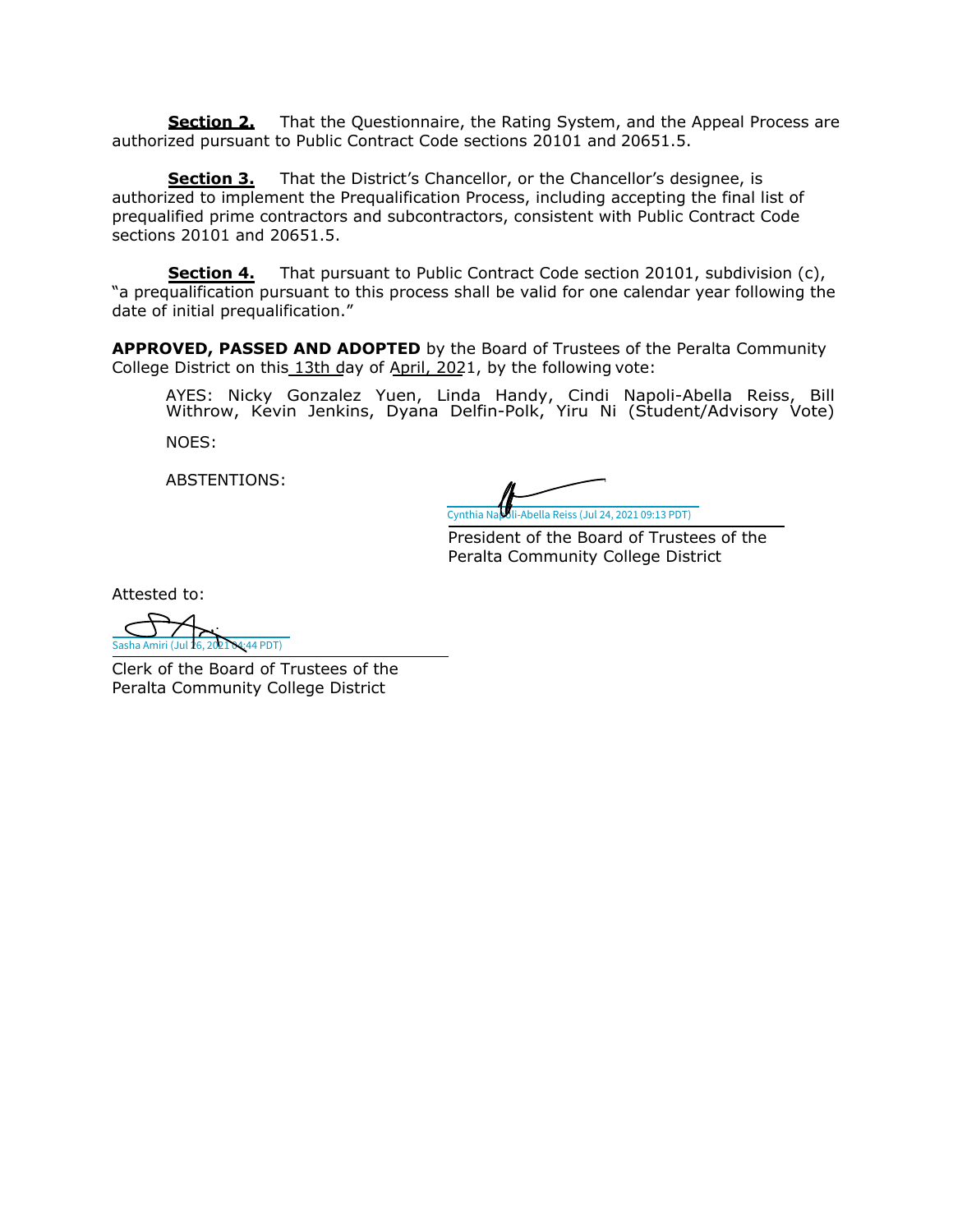## **Exhibit "A"**

# **Prequalification Questionnaire and Rating System**

See attached.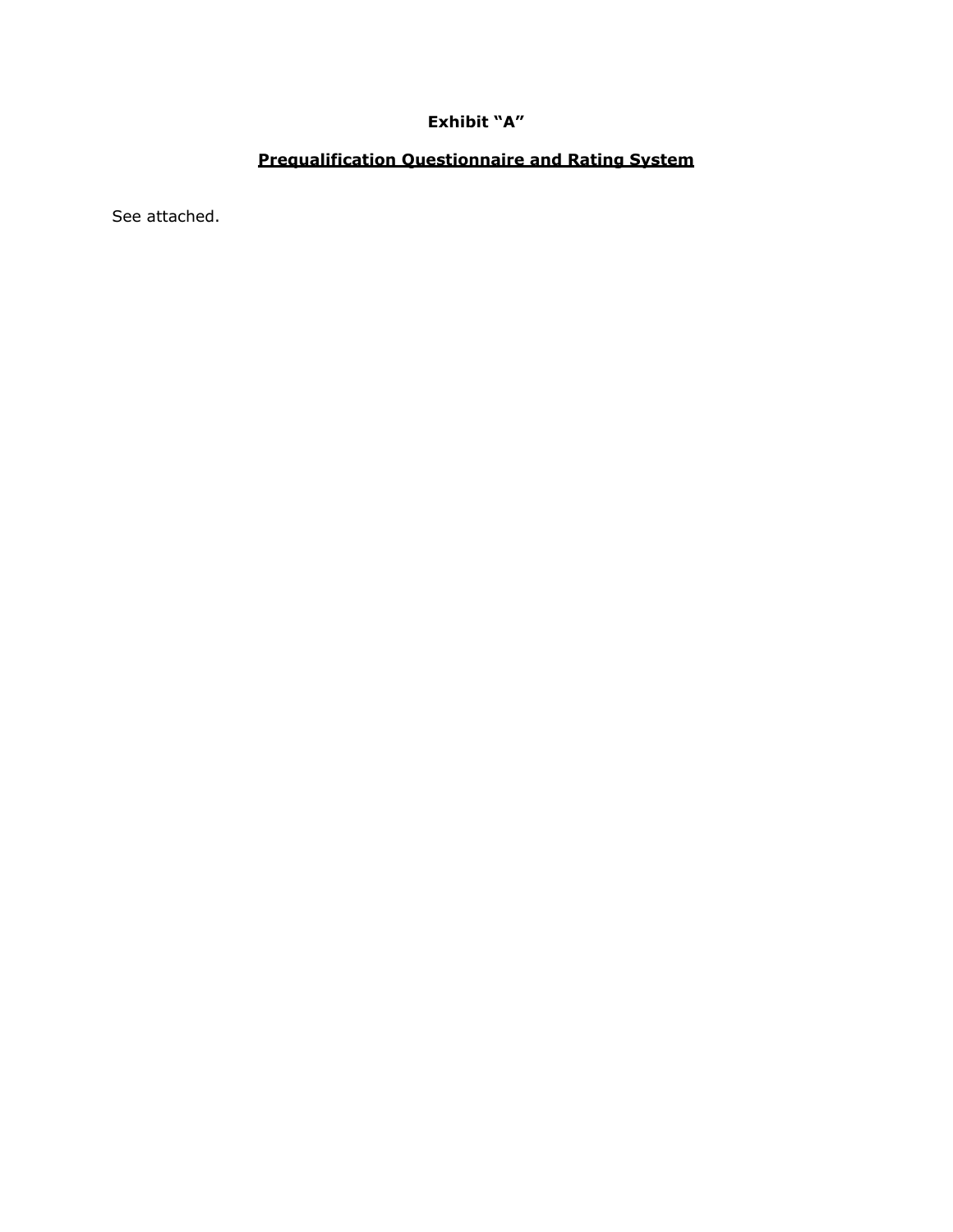

## • **Quality Bidders Scoring Summary**

To conduct pre-qualification of contractors, California requires the district school board to adopt a uniform rating system. The Quality Bidders application produces a score that can be used, along with financial statements, reference checks, and added district requirements, to aid and facilitate whatever uniform rating system the school board adopts.

The Quality Bidders application is a five-step questionnaire:

- 1. Step 1 is contractor information, certifications, and qualifications.
- *2.* Step 2 is general requirements. *Answers are scored.*
- *3.* Step 3 is history and performance. *Answers are scored.*
- 4. Step 4 is recently completed projects and references.
- 5. Step 5 is additional district requirements and certification/declaration that the responses are true and correct.

Only completed applications can be submitted.

• **Information Required to Submit Application (Step 1)**

|                                    | <b>Contractor Information</b>                                                                                                                                                                                          |
|------------------------------------|------------------------------------------------------------------------------------------------------------------------------------------------------------------------------------------------------------------------|
| <b>Required</b>                    | <b>Firm Name</b>                                                                                                                                                                                                       |
| <b>Required</b>                    | <b>Contact Person</b>                                                                                                                                                                                                  |
| <b>Required</b>                    | Address                                                                                                                                                                                                                |
| <b>Required</b>                    | <b>Phone Number</b>                                                                                                                                                                                                    |
| <b>Required</b>                    | <b>Email Address</b>                                                                                                                                                                                                   |
| <b>Required</b>                    | License Number and Classification                                                                                                                                                                                      |
|                                    | <b>Business Certifications</b>                                                                                                                                                                                         |
| <b>Required</b>                    | Select at least one business certification:                                                                                                                                                                            |
|                                    | Minority Business (MBE), Disadvantaged Business (DBE), Disabled<br>Veteran Business (DVBE), Women Owned Business (WBE), Small<br>Business (SBE), None                                                                  |
| <b>Required</b><br><b>Response</b> | <b>Qualification (Questions)</b>                                                                                                                                                                                       |
| <b>Yes</b>                         | Does Contractor possess a valid and current California Contractor's<br>license for the project or projects for which it intends to submit a bid?                                                                       |
| <b>Yes</b>                         | Does Contractor have a liability insurance policy in accordance with<br>minimum State requirements? (Amount of Coverage)                                                                                               |
| <b>Yes</b>                         | Does Contractor have current workers compensation insurance policy<br>as required by the Labor Code or is legally self-insured pursuant to<br>Labor Code section 3700 et seq.?                                         |
| <b>No</b>                          | Has your firm or any of its owners or officers ever been convicted of a<br>crime involving the awarding of a contract of a government construction<br>project, or the bidding or performance of a government contract? |
| <b>No</b>                          | Has any contractor's license held by your firm, or its responsible<br>managing employee (RME) or responsible managing officer (RMO),<br>been suspended or revoked at any time in the last five years?                  |
| <b>Yes</b>                         | Has your firm registered using the Department of Industrial Relation's<br>Public Works Contractor Online Application System as required by SB<br>854? (Contractor Registration Number & Expiration Date)               |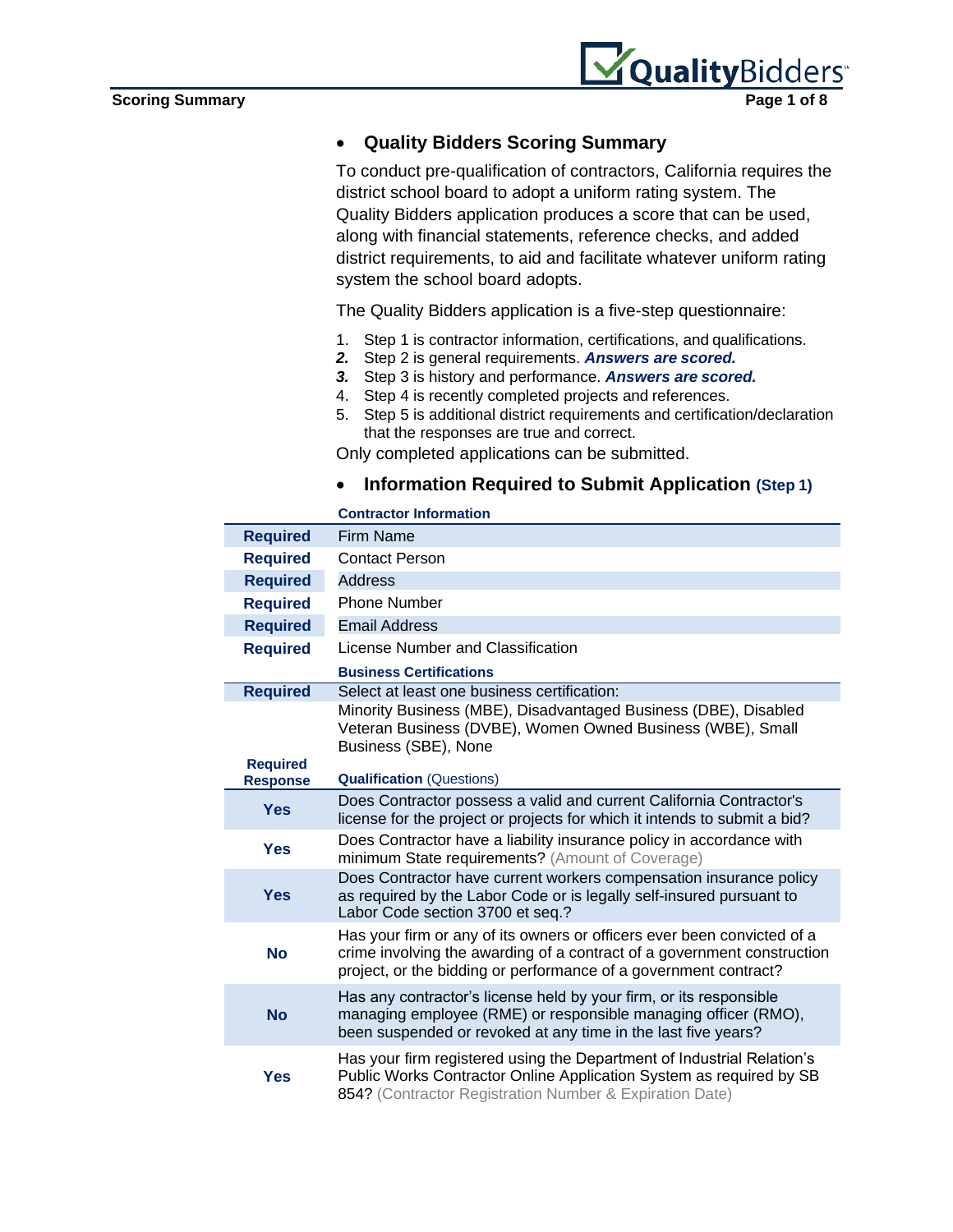

**135 available points** passing requires 75% or **101.25 points**



# • **Prime Contractor Scoring Summary**

| <b>Category</b>               | <b>Points Available</b> |
|-------------------------------|-------------------------|
| <b>Qualification/Licenses</b> |                         |
| <b>Business Information</b>   | 50                      |
| <b>Company History</b>        | 15                      |
| <b>Disputes</b>               | 20                      |
| <b>Bonding</b>                | 5                       |
| Compliance                    | 40                      |

# • **Prime Contractor Scoring Detail (Steps 1, 2, and 3)**

| <b>Available</b> | <b>Qualification (5 points available)</b>                                                                                                                                                             |                         |                                                               |                                                                                                                                                                                                             |
|------------------|-------------------------------------------------------------------------------------------------------------------------------------------------------------------------------------------------------|-------------------------|---------------------------------------------------------------|-------------------------------------------------------------------------------------------------------------------------------------------------------------------------------------------------------------|
| 5                | Has any contractor's license held by your firm, or its responsible<br>managing employee (RME) or responsible managing officer (RMO),<br>been suspended or revoked at any time in the last five years? |                         |                                                               |                                                                                                                                                                                                             |
|                  | 5<br>0                                                                                                                                                                                                | <b>No</b><br><b>Yes</b> |                                                               |                                                                                                                                                                                                             |
| <b>Available</b> |                                                                                                                                                                                                       |                         | <b>Business Information (50 points available)</b>             |                                                                                                                                                                                                             |
| 5                | reason?                                                                                                                                                                                               |                         | partners or members was associated, ever been disbarred,      | Has your firm or any firm with which any of your company's owners,<br>disqualified, removed or otherwise prevented from bidding on, or<br>completing, any government agency or public works project for any |
|                  | 5<br>Ω                                                                                                                                                                                                | <b>No</b><br><b>Yes</b> |                                                               |                                                                                                                                                                                                             |
| 5                | Has your firm ever been denied an award of a public works contract<br>based on a finding by a public agency that your company was not a<br>responsible bidder?                                        |                         |                                                               |                                                                                                                                                                                                             |
|                  | 5                                                                                                                                                                                                     | <b>No</b><br>Yes        |                                                               |                                                                                                                                                                                                             |
| 5                |                                                                                                                                                                                                       |                         | Construction project ever been filed in court or arbitration? | Has any claim against your firm concerning your firm's work on a                                                                                                                                            |
|                  | 5<br>Λ                                                                                                                                                                                                | No<br>Yes               |                                                               |                                                                                                                                                                                                             |
| 5                |                                                                                                                                                                                                       |                         | filed that claim in court or arbitration?                     | Has your firm ever filed a claim in court or arbitration against a project<br>owner concerning work on a project or payment for a contract and                                                              |
|                  | 5<br>Λ                                                                                                                                                                                                | <b>No</b><br><b>Yes</b> |                                                               |                                                                                                                                                                                                             |
| 5                | convenience.                                                                                                                                                                                          |                         | answer yes if the public entity terminated the contract for   | Has your firm had a contract for a public work of improvement that<br>was terminated for cause by a public agency? Note: you need not                                                                       |
|                  | 5<br>0                                                                                                                                                                                                | <b>No</b><br><b>Yes</b> |                                                               |                                                                                                                                                                                                             |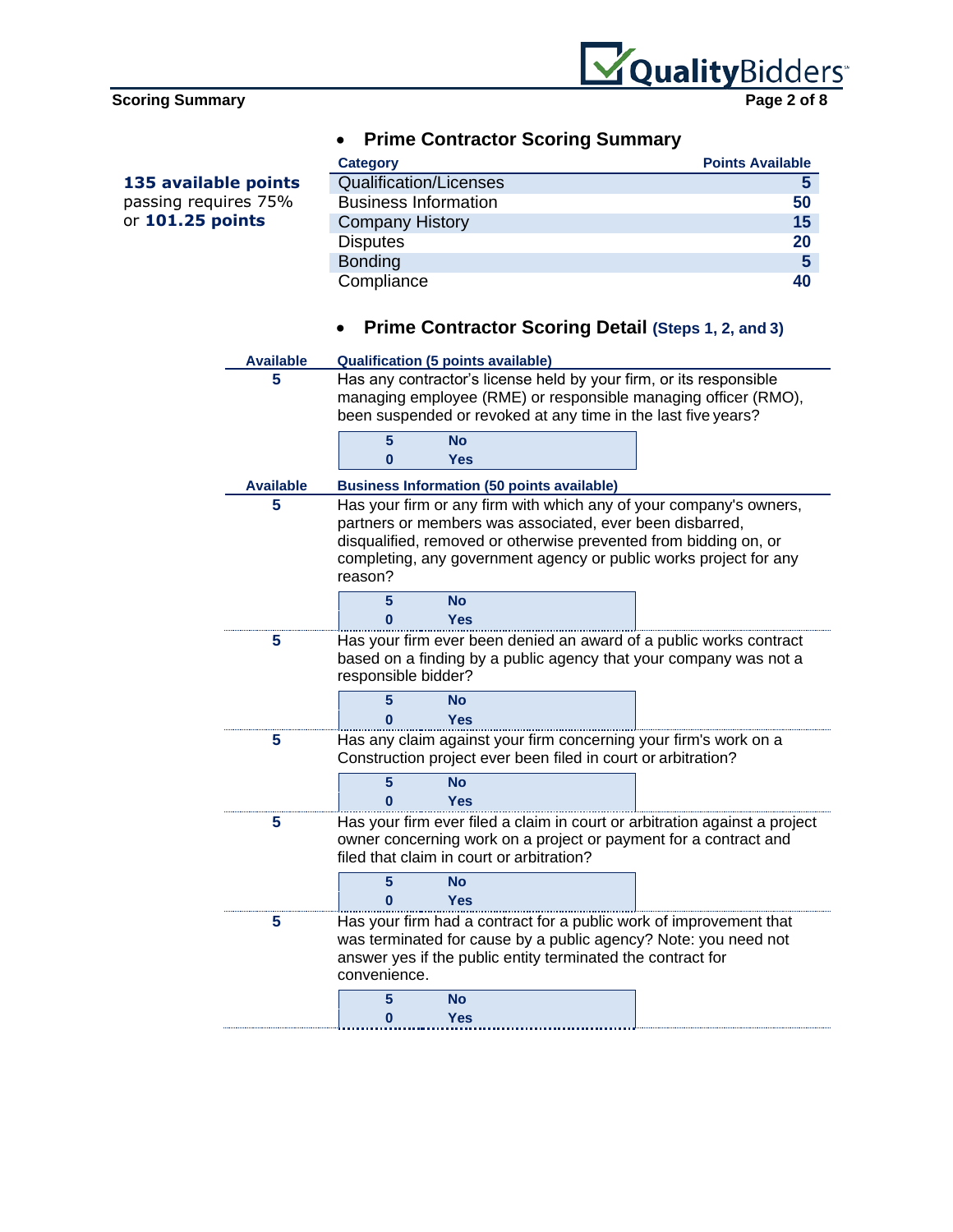|                        |                  | VoualityBidders                                                                                                                                                                                                                                                                                                                                                                                                                                                                                                                                                                                                                                                   |  |
|------------------------|------------------|-------------------------------------------------------------------------------------------------------------------------------------------------------------------------------------------------------------------------------------------------------------------------------------------------------------------------------------------------------------------------------------------------------------------------------------------------------------------------------------------------------------------------------------------------------------------------------------------------------------------------------------------------------------------|--|
| <b>Scoring Summary</b> |                  | Page 3 of 8                                                                                                                                                                                                                                                                                                                                                                                                                                                                                                                                                                                                                                                       |  |
|                        | 5                | Has your firm or any of its owners, partners or members ever been<br>found liable in a civil suit or found guilty in a criminal action for making<br>any false claim or material misrepresentation to any public agency or<br>entity?<br>5<br>No                                                                                                                                                                                                                                                                                                                                                                                                                  |  |
|                        |                  | O<br>Yes                                                                                                                                                                                                                                                                                                                                                                                                                                                                                                                                                                                                                                                          |  |
|                        | 5                | Has your firm or any of its owners, partners or members ever been<br>convicted of a crime involving any federal, state, or local law related to<br>construction?                                                                                                                                                                                                                                                                                                                                                                                                                                                                                                  |  |
|                        |                  | 5<br><b>No</b><br><b>Yes</b><br>ი                                                                                                                                                                                                                                                                                                                                                                                                                                                                                                                                                                                                                                 |  |
|                        | 5                | Has your firm or any of its owners, partners or members ever been<br>convicted of a federal or state crime of fraud, theft, or any other act of<br>dishonesty?                                                                                                                                                                                                                                                                                                                                                                                                                                                                                                    |  |
|                        |                  | 5<br><b>No</b><br><b>Yes</b><br>O                                                                                                                                                                                                                                                                                                                                                                                                                                                                                                                                                                                                                                 |  |
|                        | 5                | Within the last five years, has your firm been denied bond coverage<br>by a surety company, or has there been a period of time when your<br>firm had no surety bond in place during a public construction project<br>when one was required?                                                                                                                                                                                                                                                                                                                                                                                                                       |  |
|                        |                  | 5<br><b>No</b><br><b>Yes</b><br>ი                                                                                                                                                                                                                                                                                                                                                                                                                                                                                                                                                                                                                                 |  |
|                        | 5                | Within the last five years has there been a period when your firm had<br>employees but was without workers compensation insurance or state-<br>approved self-insurance? If No, please upload a statement by your<br>current workers compensation insurance carrier that verifies periods<br>of workers compensation insurance coverage for the last five years. (If<br>your firm has been in the construction business for less than five<br>years, upload a statement by your workers compensation insurance<br>carrier verifying continuous workers compensation insurance<br>coverage for the period that your firm has been in the construction<br>business.) |  |
|                        |                  | $5\phantom{1}$<br><b>No</b><br><b>Yes</b><br>0                                                                                                                                                                                                                                                                                                                                                                                                                                                                                                                                                                                                                    |  |
|                        | <b>Available</b> | <b>Company History (15 points available)</b>                                                                                                                                                                                                                                                                                                                                                                                                                                                                                                                                                                                                                      |  |
|                        | 5                | How many years has your organization been in business in California<br>as a contractor under your present business name and license<br>number?                                                                                                                                                                                                                                                                                                                                                                                                                                                                                                                    |  |
|                        |                  | <b>Six years or more</b><br>$5\phantom{.0}$<br><b>Five years</b><br>4                                                                                                                                                                                                                                                                                                                                                                                                                                                                                                                                                                                             |  |
|                        |                  | <b>Four years</b><br>3<br>$\overline{2}$<br><b>Three years</b><br>Two years or less                                                                                                                                                                                                                                                                                                                                                                                                                                                                                                                                                                               |  |
|                        | 5                | Is your firm currently the debtor in a bankruptcy case? If so, please<br>upload a copy of the bankruptcy petition, showing the case number,<br>and the date on which the petition was filed                                                                                                                                                                                                                                                                                                                                                                                                                                                                       |  |
|                        |                  | 5<br><b>No</b><br>0<br><b>Yes</b>                                                                                                                                                                                                                                                                                                                                                                                                                                                                                                                                                                                                                                 |  |
|                        |                  |                                                                                                                                                                                                                                                                                                                                                                                                                                                                                                                                                                                                                                                                   |  |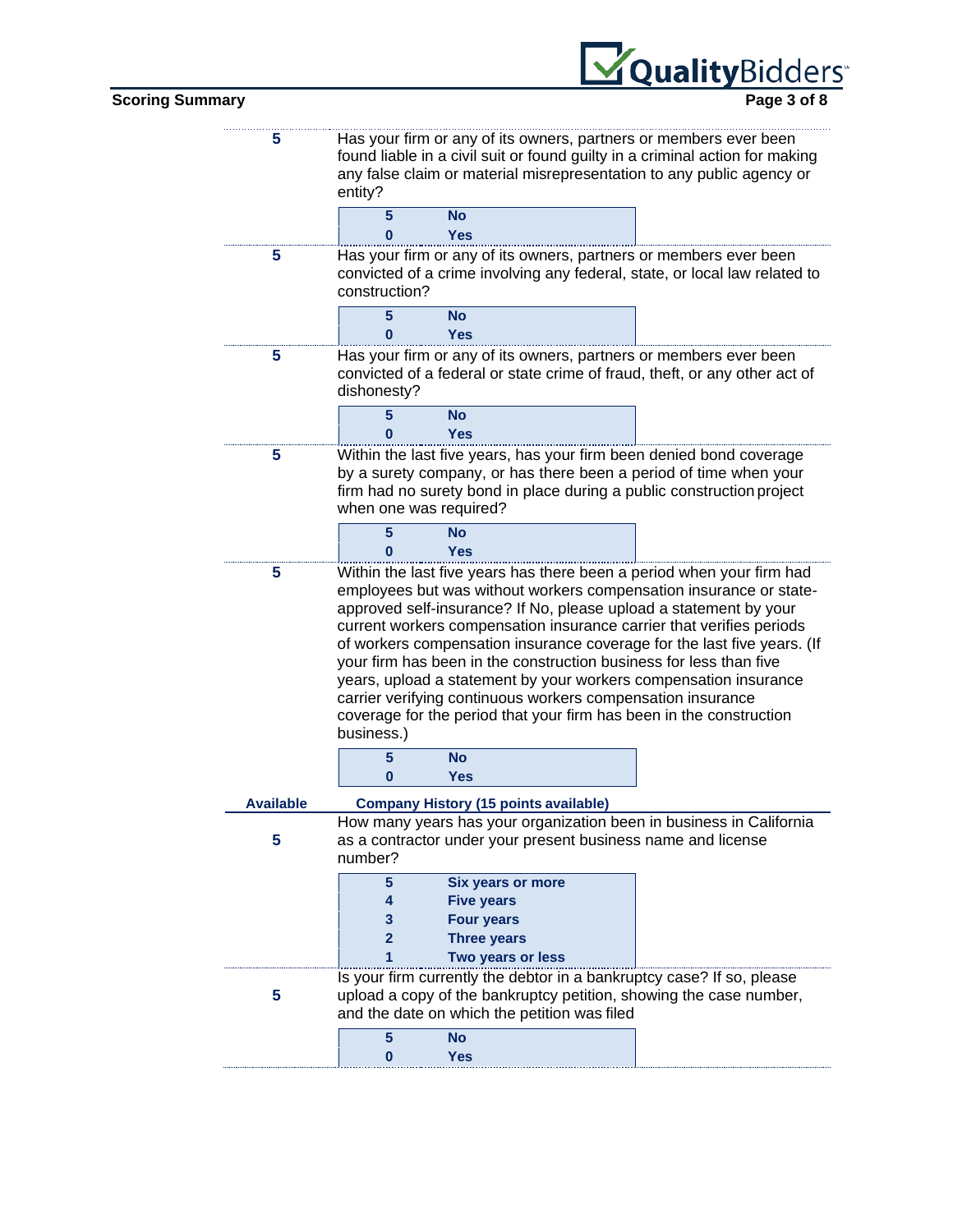

| 5                |              | Was your firm in bankruptcy at any time during the last five years? if<br>so, please upload a copy of the bankruptcy petition, showing the case<br>number and the date on which the petition was filed, and please<br>attach a copy of the Bankruptcy Court's discharge order, or of any<br>other document that ended the case, if no discharge order was issued |  |
|------------------|--------------|------------------------------------------------------------------------------------------------------------------------------------------------------------------------------------------------------------------------------------------------------------------------------------------------------------------------------------------------------------------|--|
|                  | 5            | <b>No</b>                                                                                                                                                                                                                                                                                                                                                        |  |
|                  | $\bf{0}$     | <b>Yes</b>                                                                                                                                                                                                                                                                                                                                                       |  |
| <b>Available</b> |              | Disputes (20 points available)                                                                                                                                                                                                                                                                                                                                   |  |
| 5                |              | At any time in the last five years has your firm been assessed and<br>paid liquidated damages after completion of a project under a<br>construction contract with either a public or private owner?                                                                                                                                                              |  |
|                  | 5            | <b>No</b>                                                                                                                                                                                                                                                                                                                                                        |  |
|                  |              | Yes                                                                                                                                                                                                                                                                                                                                                              |  |
| 5                |              | In the last five years has any insurance carrier, for any form of<br>insurance, refused to renew the insurance policy for your firm?                                                                                                                                                                                                                             |  |
|                  | 5            | <b>No</b>                                                                                                                                                                                                                                                                                                                                                        |  |
|                  |              | <b>Yes</b>                                                                                                                                                                                                                                                                                                                                                       |  |
| 5                | your firm?   | In the last three years has your firm held a public works contract on<br>which more than three (3) stop payment notices were served against                                                                                                                                                                                                                      |  |
|                  | 5            | <b>No</b>                                                                                                                                                                                                                                                                                                                                                        |  |
|                  | $\mathbf{0}$ | <b>Yes</b>                                                                                                                                                                                                                                                                                                                                                       |  |
| 5                | Bond?        | Did any Stop Payment Notice result in a claim against your Payment                                                                                                                                                                                                                                                                                               |  |
|                  | 5            | No                                                                                                                                                                                                                                                                                                                                                               |  |
|                  | $\bf{0}$     | <b>Yes</b>                                                                                                                                                                                                                                                                                                                                                       |  |
| <b>Available</b> |              | <b>Bonding (5 points available)</b>                                                                                                                                                                                                                                                                                                                              |  |
|                  |              | Was your firm required to pay a premium of more than one per cent                                                                                                                                                                                                                                                                                                |  |
| 5                |              | for a performance and payment bond on any project(s) on which your<br>firm worked at any time during the last three years?                                                                                                                                                                                                                                       |  |
|                  | 5            | No                                                                                                                                                                                                                                                                                                                                                               |  |
|                  | 5            | Less than 1%                                                                                                                                                                                                                                                                                                                                                     |  |
|                  | 4            | $1 - 1.25%$                                                                                                                                                                                                                                                                                                                                                      |  |
|                  | 3            | $1.26 - 1.5%$                                                                                                                                                                                                                                                                                                                                                    |  |
|                  | $\bf{0}$     | Greater than 1.5%                                                                                                                                                                                                                                                                                                                                                |  |
| <b>Available</b> |              | <b>Compliance (40 points available)</b>                                                                                                                                                                                                                                                                                                                          |  |
|                  |              | Has CAL OSHA cited and assessed penalties against your firm for                                                                                                                                                                                                                                                                                                  |  |
| 5                |              | any serious, willful or repeat violations of its safety or health<br>regulations in the past five years?                                                                                                                                                                                                                                                         |  |
|                  |              |                                                                                                                                                                                                                                                                                                                                                                  |  |

|  | Nο                                                                                                                                      |  |
|--|-----------------------------------------------------------------------------------------------------------------------------------------|--|
|  | Yes                                                                                                                                     |  |
|  | Has the Federal Occupational Safety and Health Administration cited<br>and assessed penalties against your firm in the past five years? |  |
|  |                                                                                                                                         |  |
|  | Yes                                                                                                                                     |  |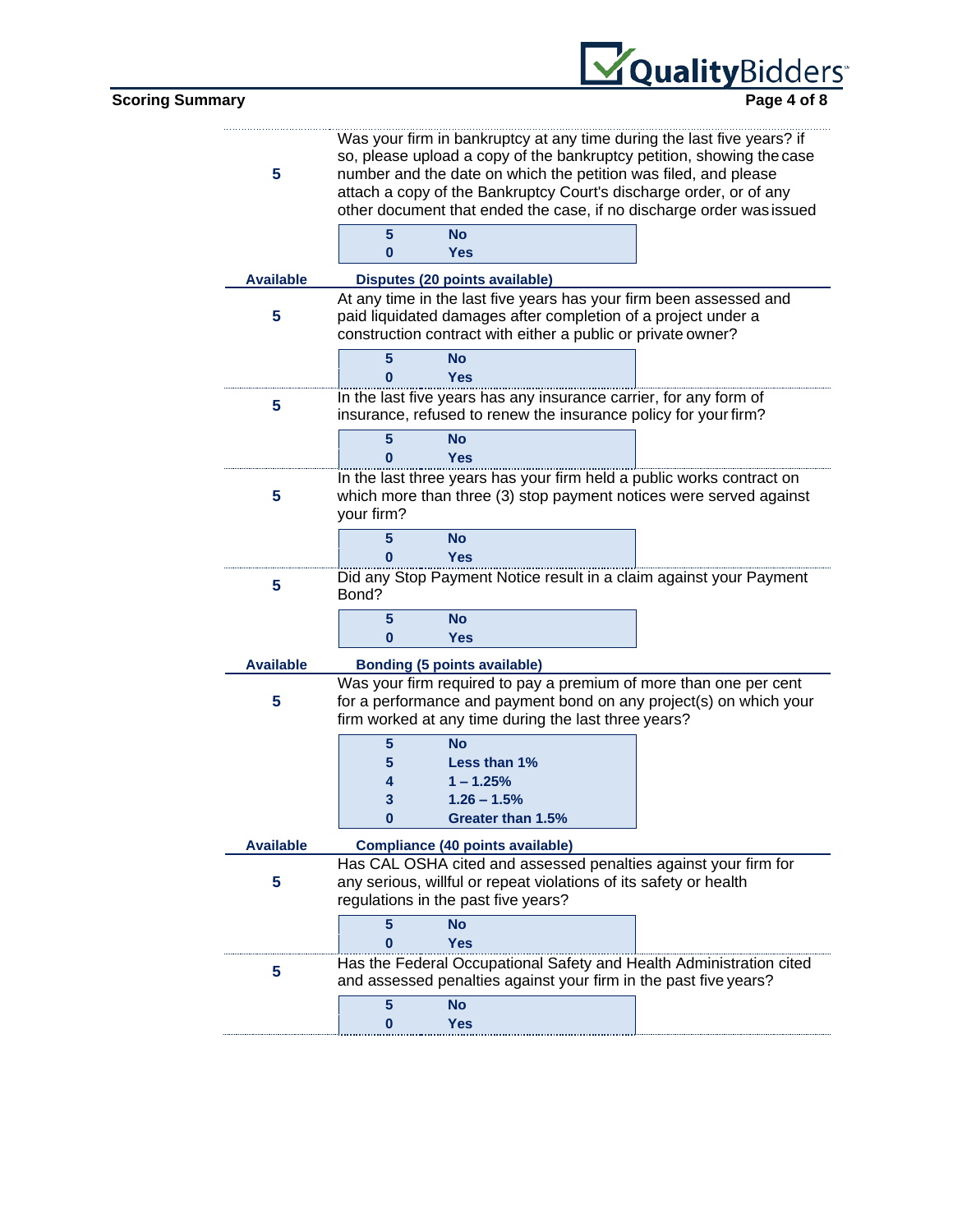

|   |                                                                                                                                         | Has the EPA or any Air Quality Management District or any Regional<br>Water Quality Control Board cited and assessed penalties against    |  |
|---|-----------------------------------------------------------------------------------------------------------------------------------------|-------------------------------------------------------------------------------------------------------------------------------------------|--|
| 5 |                                                                                                                                         | either your firm or the owner of a project on which your firm was the<br>contractor, in the past five years?                              |  |
|   |                                                                                                                                         | No                                                                                                                                        |  |
|   | Ω                                                                                                                                       | <b>Yes</b>                                                                                                                                |  |
| 5 |                                                                                                                                         | How often do you require documented safety meetings to be held for<br>construction employees and field supervisors during the course of a |  |
|   | project?                                                                                                                                |                                                                                                                                           |  |
|   | 5                                                                                                                                       | <b>Weekly</b>                                                                                                                             |  |
|   | 4                                                                                                                                       | <b>Monthly</b>                                                                                                                            |  |
|   | $\mathbf{2}$                                                                                                                            | Quarterly                                                                                                                                 |  |
|   |                                                                                                                                         | <b>Other</b>                                                                                                                              |  |
|   |                                                                                                                                         | List your firm's Experience Modification Rate (EMR) (California                                                                           |  |
| 5 |                                                                                                                                         | workers compensation insurance) for each of the past three premium                                                                        |  |
|   |                                                                                                                                         | years. Press the 'Add EMR Rate' button to add each year and rate.                                                                         |  |
|   | 5                                                                                                                                       | EMR 0.95 or less                                                                                                                          |  |
|   | 3                                                                                                                                       | EMR $0.96 - 1.00$                                                                                                                         |  |
|   | 0                                                                                                                                       | EMR 1.01 and up                                                                                                                           |  |
|   |                                                                                                                                         | *Score based on worst EMR rate.                                                                                                           |  |
|   | Has there been an occasion during the last five years in which your                                                                     |                                                                                                                                           |  |
|   | firm was required to pay either back wages or penalties for your own<br>firm's failure to comply with the state's prevailing wage laws? |                                                                                                                                           |  |
| 5 |                                                                                                                                         |                                                                                                                                           |  |
|   | NOTE: This question refers only to your own firm's violation of                                                                         |                                                                                                                                           |  |
|   | prevailing wage laws, not to violations of the prevailing wage<br><u>laws bv a subcontractor.</u>                                       |                                                                                                                                           |  |
|   | 5                                                                                                                                       | <b>No</b>                                                                                                                                 |  |
|   | ი                                                                                                                                       | <b>Yes</b>                                                                                                                                |  |
|   |                                                                                                                                         | During the last five years, has there been an occasion in which your                                                                      |  |
|   |                                                                                                                                         | own firm has been penalized or required to pay back wages for failure                                                                     |  |
| 5 |                                                                                                                                         | to comply with the federal Davis-Bacon prevailing wage                                                                                    |  |
|   | requirements?                                                                                                                           |                                                                                                                                           |  |
|   | 5                                                                                                                                       | <b>No</b>                                                                                                                                 |  |
|   |                                                                                                                                         | <b>Yes</b>                                                                                                                                |  |
|   |                                                                                                                                         | At any time during the last five years, has your firm been found to<br>have violated any provision of California apprenticeship laws or   |  |
| 5 |                                                                                                                                         | regulations, or the laws pertaining to use of apprentices on public                                                                       |  |
|   | works?                                                                                                                                  |                                                                                                                                           |  |
|   |                                                                                                                                         | If average gross revenues is more than \$2 million                                                                                        |  |
|   | 5                                                                                                                                       | No                                                                                                                                        |  |
|   | 5                                                                                                                                       | Yes, 1-2 instances                                                                                                                        |  |
|   | $\overline{\mathbf{2}}$                                                                                                                 | Yes, 3 instances                                                                                                                          |  |
|   | 0                                                                                                                                       | Yes, 4+ instances                                                                                                                         |  |
|   |                                                                                                                                         | If average gross revenues is \$2 million or less                                                                                          |  |
|   | 5<br>5                                                                                                                                  | <b>No</b><br>Yes, 1-2 instances                                                                                                           |  |
|   |                                                                                                                                         |                                                                                                                                           |  |

**3 Yes, 3 instances 0 Yes, 4+ instances**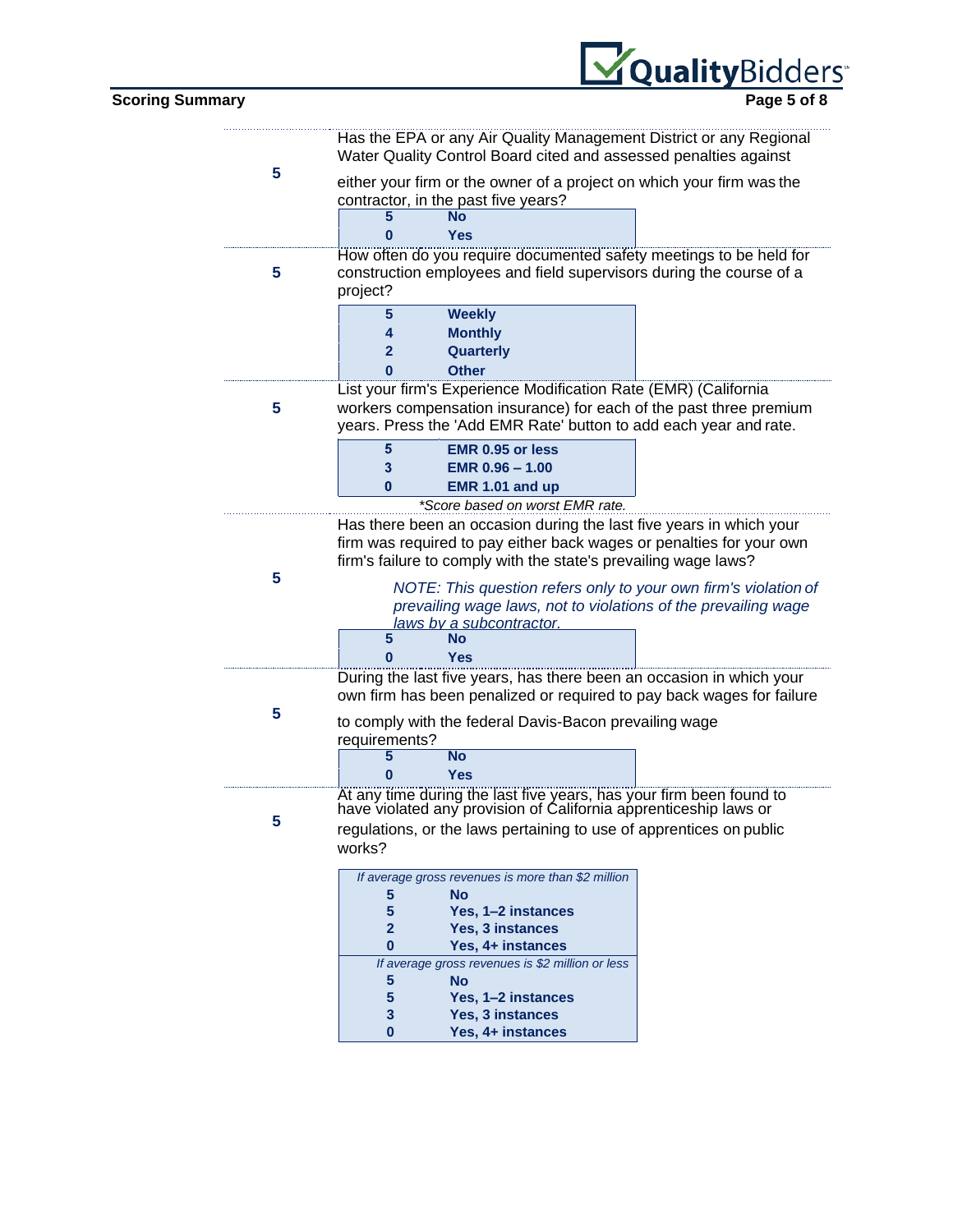**70 available points** passing requires 75% or **52.5 points**



| <b>Category</b>        | <b>Points Available</b> |
|------------------------|-------------------------|
| <b>Company History</b> |                         |
| <b>Disputes</b>        | 15                      |
| Compliance             | 40                      |

# • **Subcontractor Scoring Detail (Steps 2 and 3)**

| <b>Available</b> |                                                                                                                                                                                                                                                                                                                                                                  | <b>Company History (15 points available)</b>                                                                                                                                                        |  |
|------------------|------------------------------------------------------------------------------------------------------------------------------------------------------------------------------------------------------------------------------------------------------------------------------------------------------------------------------------------------------------------|-----------------------------------------------------------------------------------------------------------------------------------------------------------------------------------------------------|--|
| 5                | number?                                                                                                                                                                                                                                                                                                                                                          | How many years has your organization been in business in California<br>as a contractor under your present business name and license                                                                 |  |
|                  | 5                                                                                                                                                                                                                                                                                                                                                                | <b>Six years or more</b>                                                                                                                                                                            |  |
|                  | 4                                                                                                                                                                                                                                                                                                                                                                | <b>Five years</b>                                                                                                                                                                                   |  |
|                  | 3                                                                                                                                                                                                                                                                                                                                                                | <b>Four years</b>                                                                                                                                                                                   |  |
|                  | $\overline{2}$                                                                                                                                                                                                                                                                                                                                                   | <b>Three years</b>                                                                                                                                                                                  |  |
|                  |                                                                                                                                                                                                                                                                                                                                                                  | Two years or less                                                                                                                                                                                   |  |
| 5                |                                                                                                                                                                                                                                                                                                                                                                  | Is your firm currently the debtor in a bankruptcy case? If so, please<br>upload a copy of the bankruptcy petition, showing the case number,<br>and the date on which the petition was filed         |  |
|                  | 5<br>0                                                                                                                                                                                                                                                                                                                                                           | <b>No</b><br>Yes                                                                                                                                                                                    |  |
| 5                | Was your firm in bankruptcy at any time during the last five years? if<br>so, please upload a copy of the bankruptcy petition, showing the case<br>number and the date on which the petition was filed, and please<br>attach a copy of the Bankruptcy Court's discharge order, or of any<br>other document that ended the case, if no discharge order was issued |                                                                                                                                                                                                     |  |
|                  | $5\phantom{1}$<br>$\bf{0}$                                                                                                                                                                                                                                                                                                                                       | <b>No</b><br><b>Yes</b>                                                                                                                                                                             |  |
| <b>Available</b> |                                                                                                                                                                                                                                                                                                                                                                  | Disputes (15 points available)                                                                                                                                                                      |  |
| 5                |                                                                                                                                                                                                                                                                                                                                                                  | At any time in the last five years has your firm been assessed and<br>paid liquidated damages after completion of a project under a<br>construction contract with either a public or private owner? |  |
|                  | 5<br>Ω                                                                                                                                                                                                                                                                                                                                                           | <b>No</b><br><b>Yes</b>                                                                                                                                                                             |  |
| 5                | your firm?                                                                                                                                                                                                                                                                                                                                                       | In the last three years has your firm held a public works contract on<br>which more than three (3) stop payment notices were served against                                                         |  |
|                  | 5<br>O                                                                                                                                                                                                                                                                                                                                                           | <b>No</b><br><b>Yes</b>                                                                                                                                                                             |  |
| 5                | Bond?                                                                                                                                                                                                                                                                                                                                                            | Did any Stop Payment Notice result in a claim against your Payment                                                                                                                                  |  |
|                  | $5\phantom{1}$                                                                                                                                                                                                                                                                                                                                                   | <b>No</b>                                                                                                                                                                                           |  |
|                  | 0                                                                                                                                                                                                                                                                                                                                                                | <b>Yes</b>                                                                                                                                                                                          |  |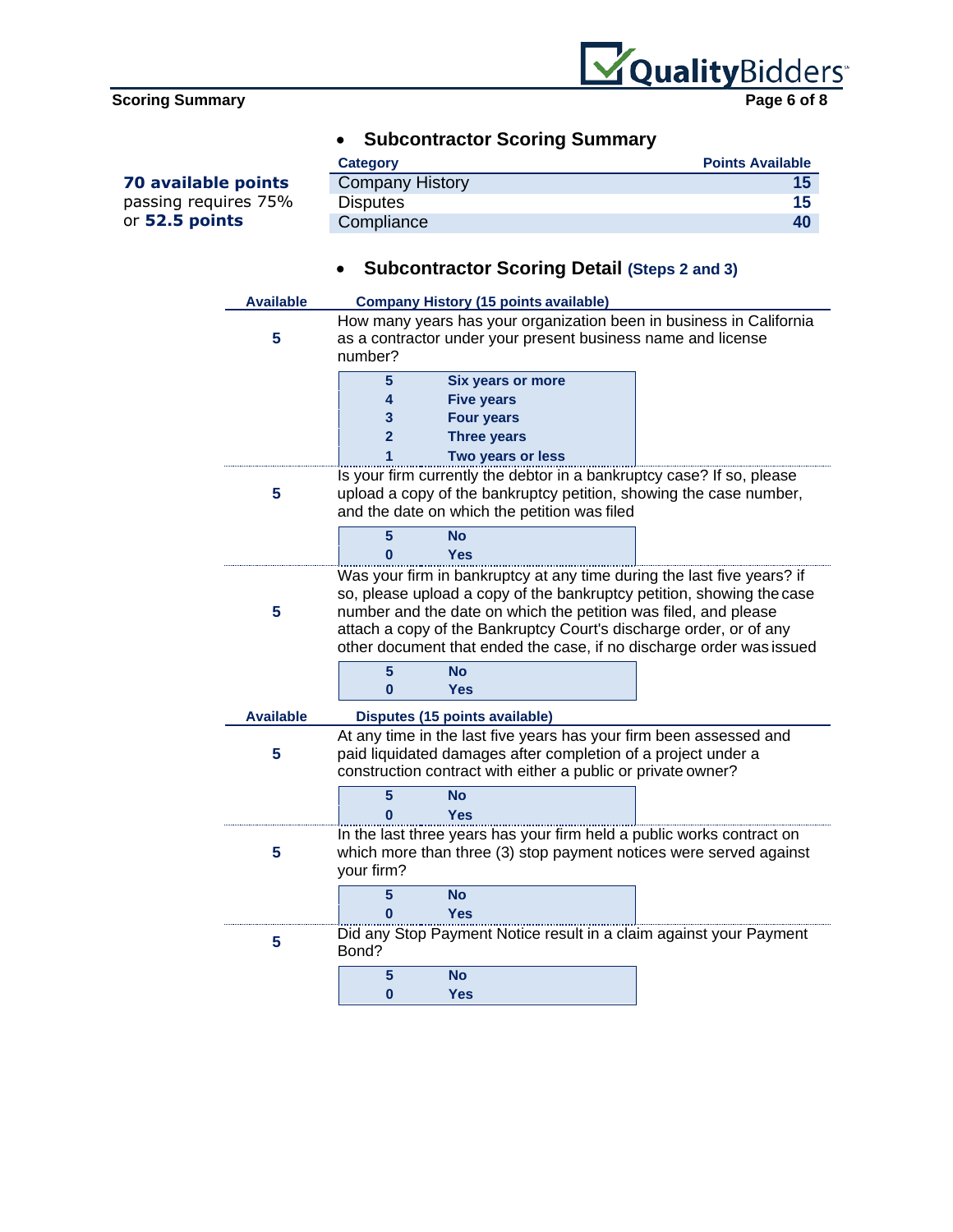

| <b>Available</b> | <b>Compliance (40 points available)</b>                                                                                                               |                                                                                                                                                                                                                                                     |  |
|------------------|-------------------------------------------------------------------------------------------------------------------------------------------------------|-----------------------------------------------------------------------------------------------------------------------------------------------------------------------------------------------------------------------------------------------------|--|
| 5                |                                                                                                                                                       | Has CAL OSHA cited and assessed penalties against your firm for<br>any serious, willful or repeat violations of its safety or health<br>regulations in the past five years?                                                                         |  |
|                  | 5<br>U                                                                                                                                                | <b>No</b><br>Yes                                                                                                                                                                                                                                    |  |
| 5                |                                                                                                                                                       | Has the Federal Occupational Safety and Health Administration cited<br>and assessed penalties against your firm in the past five years?                                                                                                             |  |
|                  | 5<br>ი                                                                                                                                                | <b>No</b><br><b>Yes</b>                                                                                                                                                                                                                             |  |
| 5                |                                                                                                                                                       | Has the EPA or any Air Quality Management District or any Regional Water Quality Control Board cited and assessed penalties against<br>either your firm or the owner of a project on which your firm was the<br>contractor, in the past five years? |  |
|                  | 5<br>0                                                                                                                                                | No<br><b>Yes</b>                                                                                                                                                                                                                                    |  |
| 5                | How often do you require documented safety meetings to be held for<br>construction employees and field supervisors during the course of a<br>project? |                                                                                                                                                                                                                                                     |  |
|                  | 5<br>4<br>2<br>0                                                                                                                                      | <b>Weekly</b><br><b>Monthly</b><br>Quarterly<br><b>Other</b>                                                                                                                                                                                        |  |
| 5                |                                                                                                                                                       | List your firm's Experience Modification Rate (EMR) (California<br>workers compensation insurance) for each of the past three premium<br>years. Press the 'Add EMR Rate' button to add each year and rate.                                          |  |
|                  | 5<br>3<br>0                                                                                                                                           | <b>EMR 0.95 or less</b><br>$EMR$ 0.96 $-$ 1.00<br>EMR 1.01 and up<br>*Score based on worst EMR rate.                                                                                                                                                |  |
|                  |                                                                                                                                                       | Has there been an occasion during the last five years in which your<br>firm was required to pay either back wages or penalties for your own<br>firm's failure to comply with the state's prevailing wage laws?                                      |  |
| 5                | 5                                                                                                                                                     | NOTE: This question refers only to your own firm's violation of<br>prevailing wage laws, not to violations of the prevailing wage<br>laws hy a subcontractor<br>No                                                                                  |  |
|                  |                                                                                                                                                       | Yes<br>During the last five years, has there been an occasion in which your<br>own firm has been penalized or required to pay back wages for failure                                                                                                |  |
| 5                | requirements?                                                                                                                                         | to comply with the federal Davis-Bacon prevailing wage                                                                                                                                                                                              |  |
|                  | 5<br>0                                                                                                                                                | <b>No</b><br><b>Yes</b>                                                                                                                                                                                                                             |  |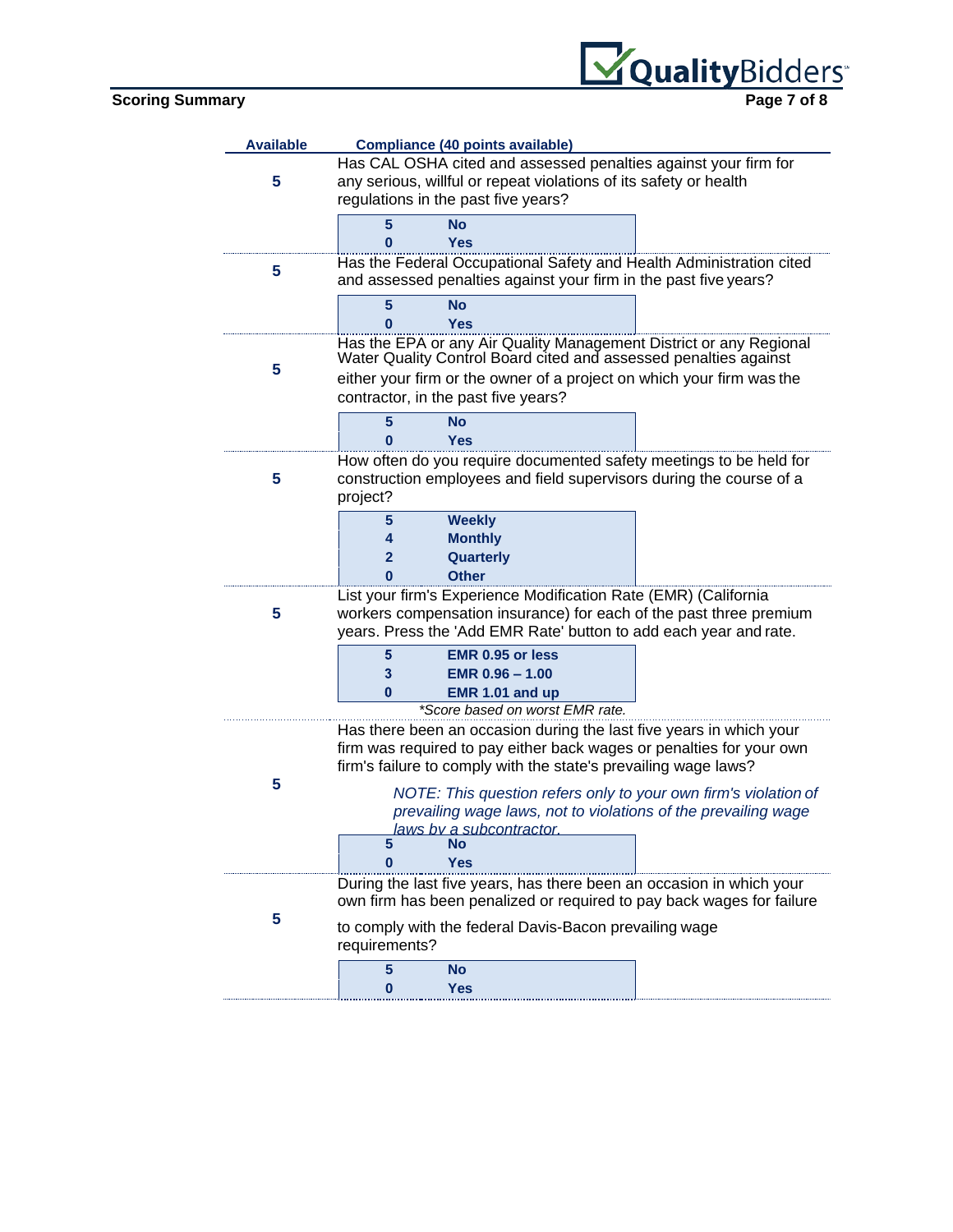$\pm 1\pm 1$ 



**5**

At any time during the last five years, has your firm been found to have violated any provision of California apprenticeship laws or

regulations, or the laws pertaining to use of apprentices on public works?

|                | If average gross revenues is more than \$2 million |
|----------------|----------------------------------------------------|
| 5              | No                                                 |
| 5              | Yes, 1–2 instances                                 |
| $\overline{2}$ | <b>Yes, 3 instances</b>                            |
| Ω              | Yes, 4+ instances                                  |
|                | If average gross revenues is \$2 million or less   |
| 5              | No                                                 |
|                |                                                    |
| 5              | Yes, 1–2 instances                                 |
| 3              | <b>Yes, 3 instances</b>                            |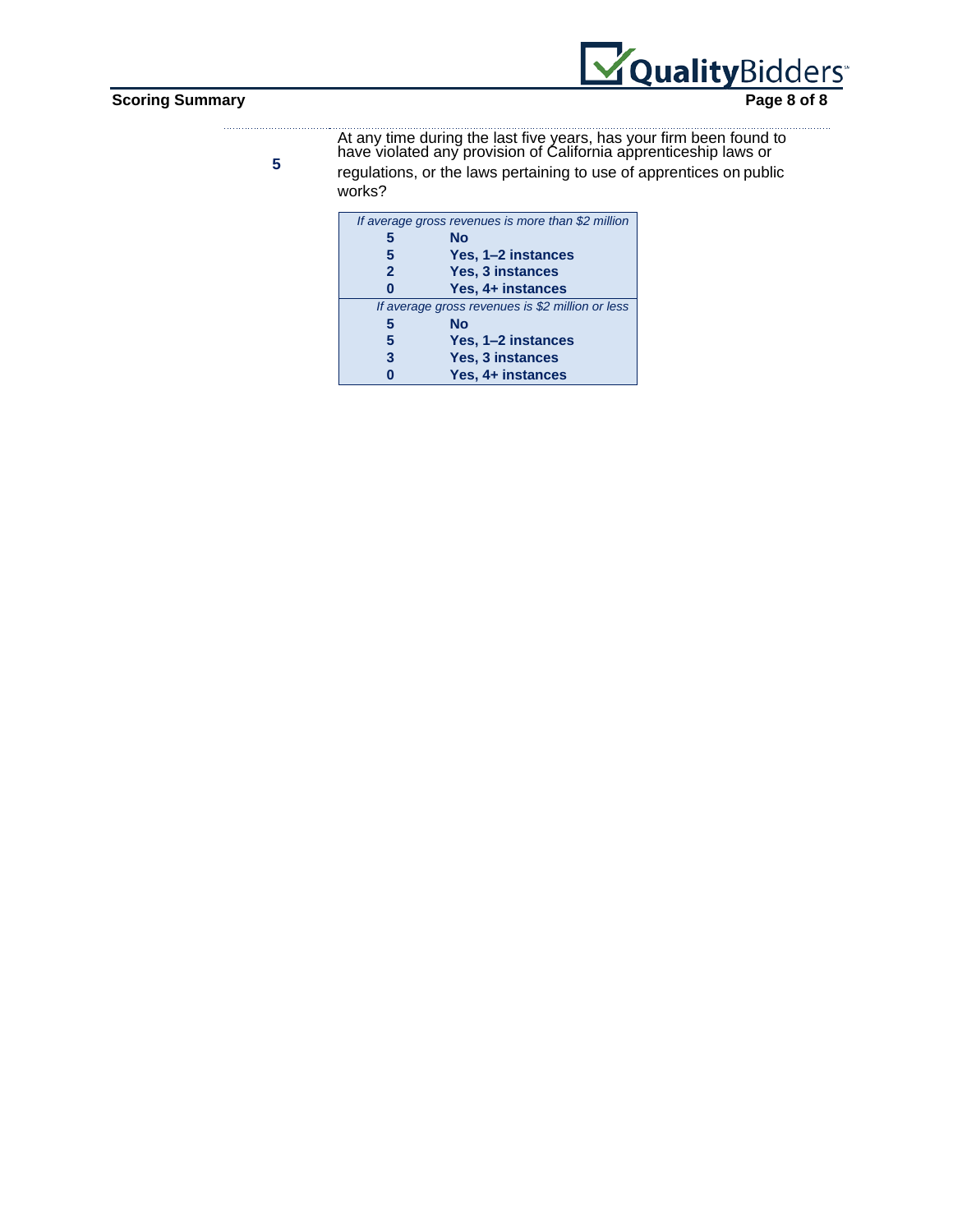### PRE-QU.U.lrI C.m os L\"TER\ lE W QuESTIONS

**The following questions,,illbeused to interviewrandomly se lectedcontacts fromat least two** comple.ted projects.

The DIR model prosi desa highest possible scoreof 120 Points andstates that a sooreless than *55* points shoulddisqualifya contrac.tor from bidding. Fwther the. DIR model providesthat a score of between *56* and72 indicates that interviewof anothercomple.ted projectshould bedone. **Ascore.of 72orhigheroneachoftwointenriewsissufficientforpre-qualification.**

o. First,pleasegive.abriefdescription ofthe.project (noscorefor thisone)

I. Oua scaleof 1-10,with10 beingthebest,did theoontractorprosideadequate personnel? (Ma.'.l l 0 points)

2. Ou a scale of 1-10,  $\ln 10$  being the best, did the contractor pro, i de adequate supenision?  $(Ma' < 10$  points)

, . Ou a scale.of 1-10, \\1th 10 being the best, was there. adequate equipment prosided on the. job?  $(Ma' < 10$  points)

4. Oua scale of 1-10, \\1th10 being thebest,wasthecontractortimely in providing reports and otherpapenvork,includingchange.orderpapel\\'orkandschedulingupdates? (.Max.10points)

5. Ou a scaleof 1-10, \\1th10 beingthebest, did the contractor adhere to the project schedule that your[agency] [business] approved? (Ma, . 10 points)

*6.* Wastheprojectoompletedon time? (10 pointsif the an.·weris"Yes') **Qr** jftheaorureris''no" **thenona scale of 1-10 with10 meaning tbat thecontractor was not responsible. to what** *extent* **was fhe:oootractorrespo;osihleforthedelayinCQIIIJ)lerion?**

*7.* Ou a scale of 1-10, with 10 being the. best, rate the. contractor on the timely submission of reasonableco-,-tandtimee",liruatesto performchange.orderwo1k (.Ma'<-10 points)

*8.* Ona scaleof 1-10, with 10being the bes rate thecontrac.tor on howwell the. contractor **peJfonuedthe work after achange.***orde1***was is-sued, and howwell die contracto rintegratedthe** change order work into the existing work (]via, . 10points).

9. On a scale of 1-10, with 10 being the bes rate how has the contractorbeen performing in the areaofturninginOperation&Maintenancemam1als,completingas-builtdrawings,p,roiding required training and taking care of warranty items? (Ma'<. 10 points)

*10.* Oua scaleof 1-10, \\ith 10 beingthebest, rate the contractor on whether there. were an\lllust,ally high number of claims, given the nature of the project or tilliantle diffia tity in resolsing them  $(Ma < 10$  pcints)

*11.* Oua scale of 1-10,  $\ln 10$  being the rate the contractor  $\ln$  respect to timely payments bythecontractorto eithersubcontractors or suppliers. (If the. person beinginterviewed knows of no suchdifficulties, thescoreonthisquestion should be."10."

*12.* Ou a scale of 1-10, \\1th 10 being the best, howwould yourate thequality of the work overall?  $(Ma' < 10$  pcints)

### Quality Bidders<sup>SM</sup>

**1of 2**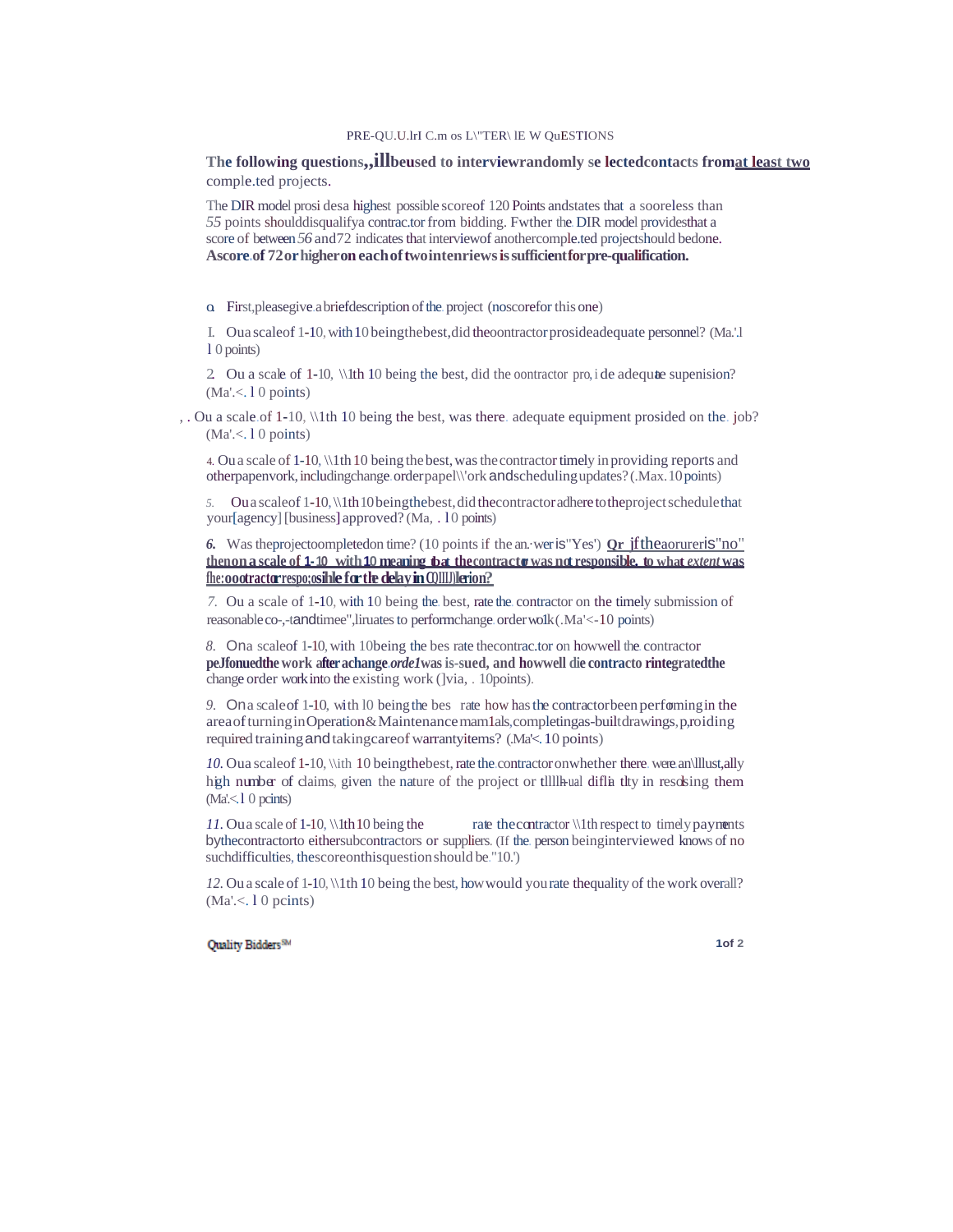### PRE-QU.U. lrI C.m os L\, ER\ lE W QuESTIONS

Copy/ Paste. into Disttict Notesfor eachProject where. cou1actswereinleni,ewed

**PersonIn terviewed: ProjectDescription:** (scale of 1-10, wnh 1=bad &  $10 = \text{good}$ )

**01. AdequatePersonnel:**

- 02. Adequate Supervision:
- **03. AdequateEquipment:**
- **04. TimelyPaperwork:**
- **05. Adheredto Schedule:**
- **06.** On · Tim e (Yes = 10 ELSE rote NO T Due to Conu actor):
- **07. ChangeOrder Proposals:**
- **08. ChangeOrder Work:**
- **09. Commissioning& Warranty Work:**
- **10. FewClaims:**
- **11.** Paid Subs & Supplies :
- **12.** Qua lity of Wolk:

### **Total Score:**

QF <= 55 Fail, IF >=72Pass, ELSE do another) (need2 completedprojects>=72 to pass)

Quality Bidders<sup>SM</sup>

2of2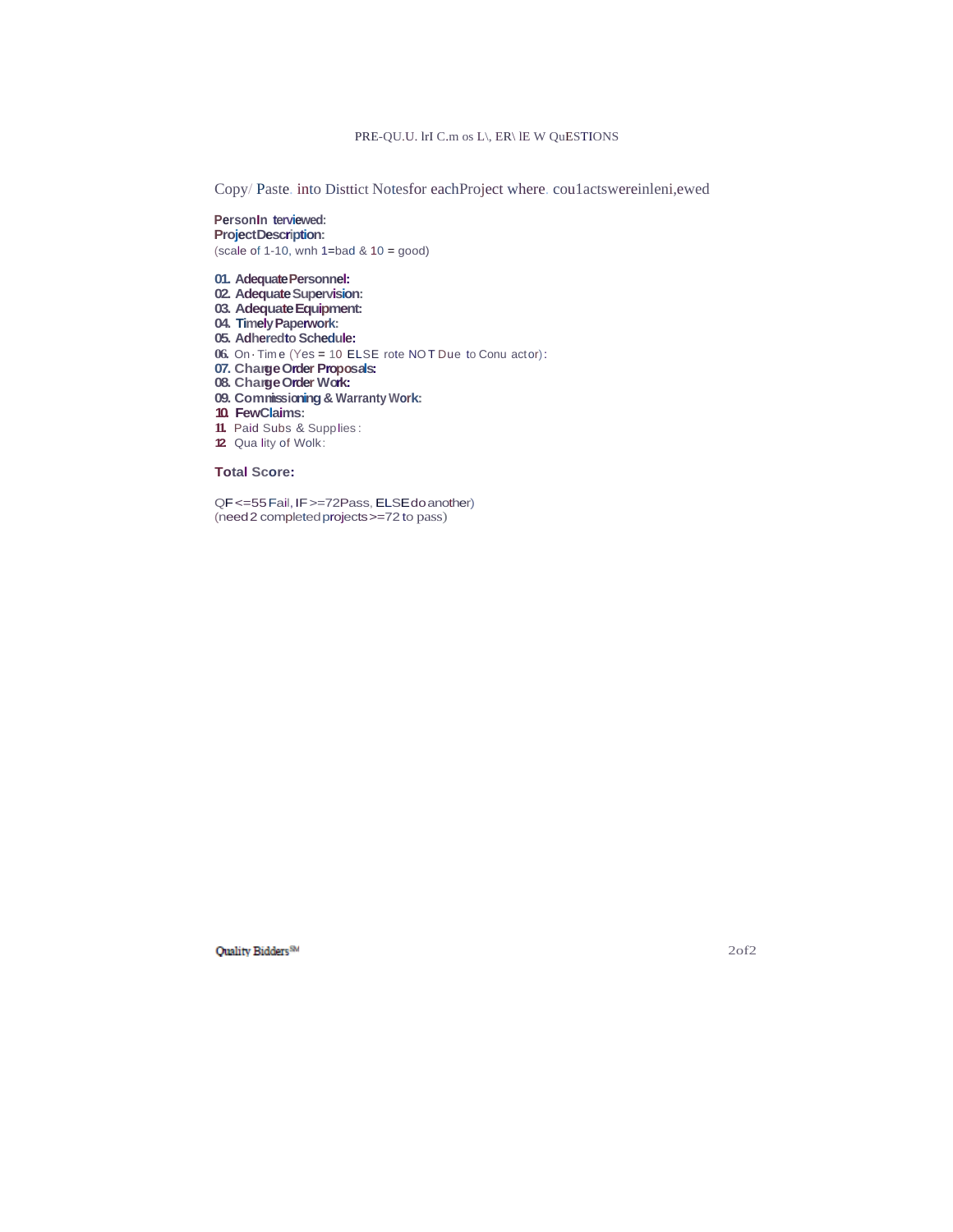# Resolution 20/21-17 PCCD Prequal Process

Final Audit Report 2021-07-26

| Created:        | 2021-04-14                                   |
|-----------------|----------------------------------------------|
| By:             | samiri_esig@peralta.edu                      |
| Status:         | Signed                                       |
| Transaction ID: | CBJCHBCAABAAI-NSISAXY_DvQe_-QLcX9jBTb1tt5_zJ |

# "Resolution 20/21-17 PCCD Prequal Process" History

- **D** Document created by samiri\_esig@peralta.edu 2021-04-14 - 4:20:13 PM GMT- IP address: 24.5.47.162
- $\triangleright$  Document emailed to cindi reiss (cinapoli@aol.com) for signature 2021-04-14 - 4:21:56 PM GMT
- **Email viewed by cindi reiss (cinapoli@aol.com)** 2021-04-14 - 7:44:43 PM GMT- IP address: 76.126.149.222
- **Email viewed by cindi reiss (cinapoli@aol.com)** 2021-04-27 - 4:49:53 PM GMT- IP address: 76.126.149.222
- samiri\_esig@peralta.edu replaced signer cindi reiss (cinapoli@aol.com) with Cynthia Napoli-Abella Reiss (cinapoli@peralta.edu) 2021-04-28 - 4:40:33 PM GMT- IP address: 24.5.47.162
- Document emailed to Cynthia Napoli-Abella Reiss (cinapoli@peralta.edu) for signature 2021-04-28 - 4:40:33 PM GMT
- **Agreement modified by samiri\_esig@peralta.edu** 2021-04-28 - 4:42:00 PM GMT
- Agreement modified acknowledged by cindi reiss (cinapoli@aol.com) 2021-05-07 - 6:31:23 PM GMT
- **B** Email viewed by Cynthia Napoli-Abella Reiss (cinapoli@peralta.edu) 2021-05-18 - 4:34:57 PM GMT- IP address: 76.126.149.222
- Email viewed by Cynthia Napoli-Abella Reiss (cinapoli@peralta.edu) 2021-05-20 - 5:15:23 PM GMT- IP address: 76.126.149.222
- **B** Email viewed by Cynthia Napoli-Abella Reiss (cinapoli@peralta.edu) 2021-05-23 - 9:20:21 PM GMT- IP address: 69.147.90.126